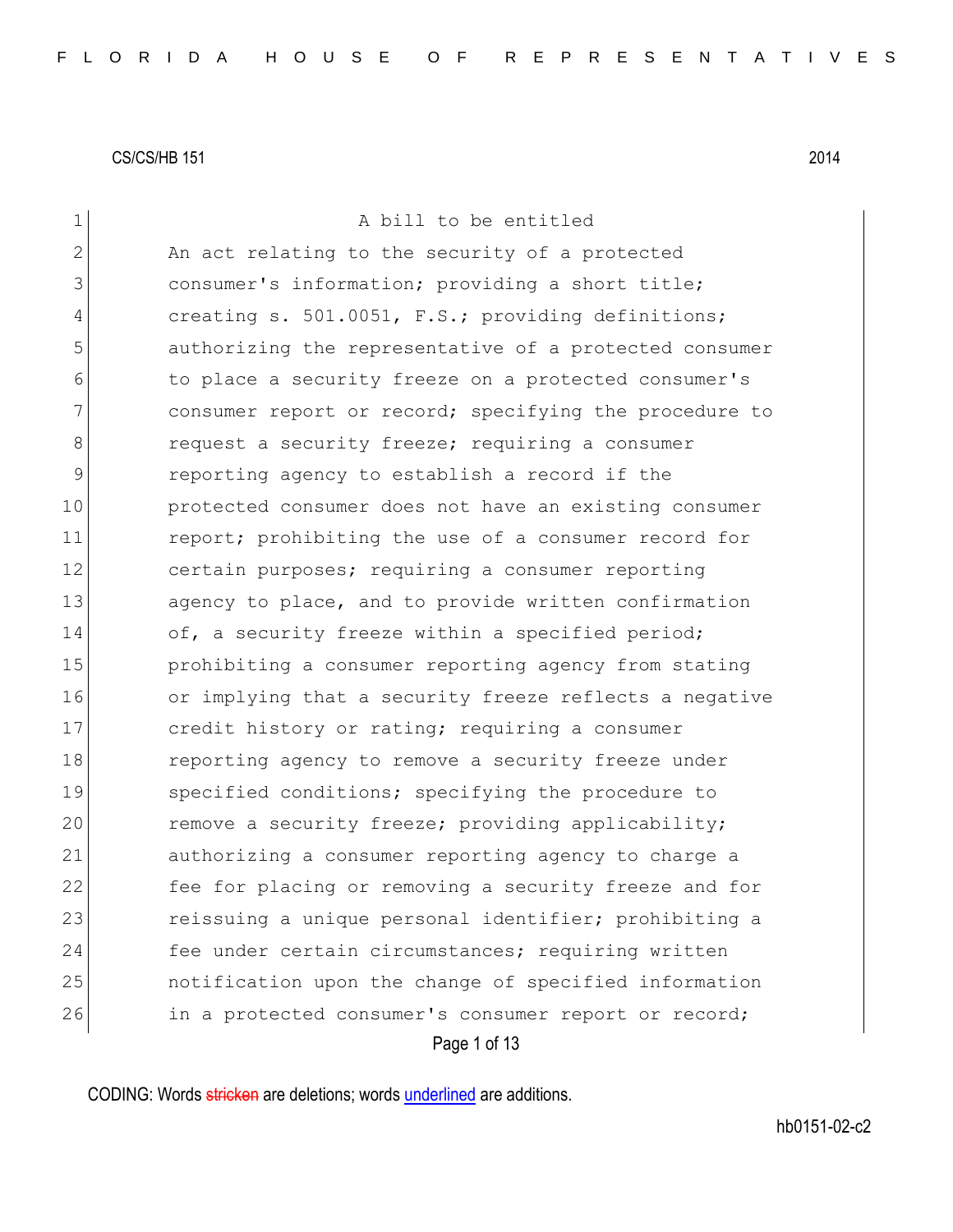|  |  |  |  |  |  |  |  | FLORIDA HOUSE OF REPRESENTATIVES |  |  |  |  |  |  |  |  |  |  |  |  |  |  |  |  |  |  |  |  |  |  |  |  |  |  |
|--|--|--|--|--|--|--|--|----------------------------------|--|--|--|--|--|--|--|--|--|--|--|--|--|--|--|--|--|--|--|--|--|--|--|--|--|--|
|--|--|--|--|--|--|--|--|----------------------------------|--|--|--|--|--|--|--|--|--|--|--|--|--|--|--|--|--|--|--|--|--|--|--|--|--|--|

Page 2 of 13 27 providing exceptions; requiring a consumer reporting 28 agency to notify a representative and provide 29 Specified information if the consumer reporting agency 30 violates a security freeze; requiring the Department 31 of Agriculture and Consumer Services to investigate 32 **certain complaints;** providing penalties and civil 33 remedies; providing written disclosure requirements 34 for consumer reporting agencies relating to a 35 protected consumer's security freeze; providing an 36 effective date. 37 38 Be It Enacted by the Legislature of the State of Florida: 39 40 Section 1. This act may be cited as the "Keeping I.D. Safe 41 (KIDS) Act." 42 Section 2. Section 501.0051, Florida Statutes, is created 43 to read: 44 501.0051 Protected consumer report security freeze.-45 (1) As used in this section, the term: 46 (a) "Consumer report" has the same meaning as provided in 47 15 U.S.C. s. 1681a(d). 48 (b) "Consumer reporting agency" has the same meaning as 49 provided in 15 U.S.C. s. 1681a(f). 50 (c) "Department" means the Department of Agriculture and 51 Consumer Services. 52 (d) "Protected consumer" means a person younger than 16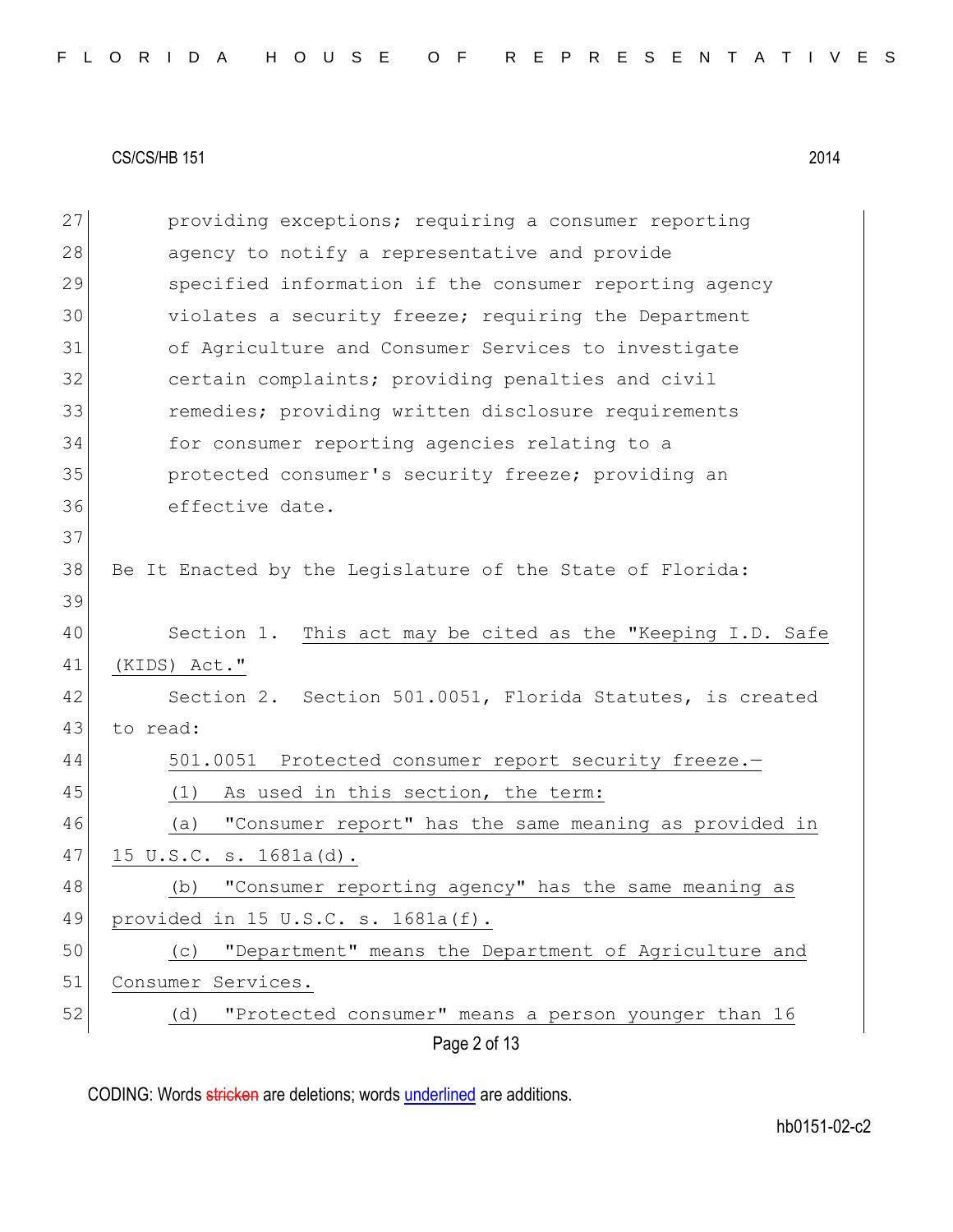|  |  |  |  |  |  | FLORIDA HOUSE OF REPRESENTATIVES |  |  |  |  |  |  |  |  |  |
|--|--|--|--|--|--|----------------------------------|--|--|--|--|--|--|--|--|--|
|  |  |  |  |  |  |                                  |  |  |  |  |  |  |  |  |  |

53 years of age at the time a security freeze request is made or a 54 person represented by a guardian or other advocate pursuant to 55 chapter 39, chapter 393, chapter 744, or chapter 914. 56 (e) "Record" means a compilation of information that: 57 1. Identifies a protected consumer; and 58 2. Is created by a consumer reporting agency exclusively 59 for the purpose of complying with this section. 60 (f) "Representative" means the parent or legal guardian of 61 a protected consumer, including a guardian appointed pursuant to  $62$  s.  $914.17$ . 63 (g) "Security freeze" means: 64 1. A notice placed on a protected consumer's consumer 65 report which prohibits a consumer reporting agency from 66 releasing the consumer report, the credit score, or any 67 information contained within the consumer report to a third 68 party without the express authorization of the representative; 69 or 70 2. If a consumer reporting agency does not have a consumer 71 report pertaining to the protected consumer, a notice placed on 72 the protected consumer's record which prohibits the consumer 73 reporting agency from releasing the protected consumer's record 74 except as provided in this section. 75 (h) "Sufficient proof of authority" means documentation 76 showing that a representative has authority to act on behalf of 77 a protected consumer. The term includes, but is not limited to, 78 a court order, a copy of a valid power of attorney, or a written

Page 3 of 13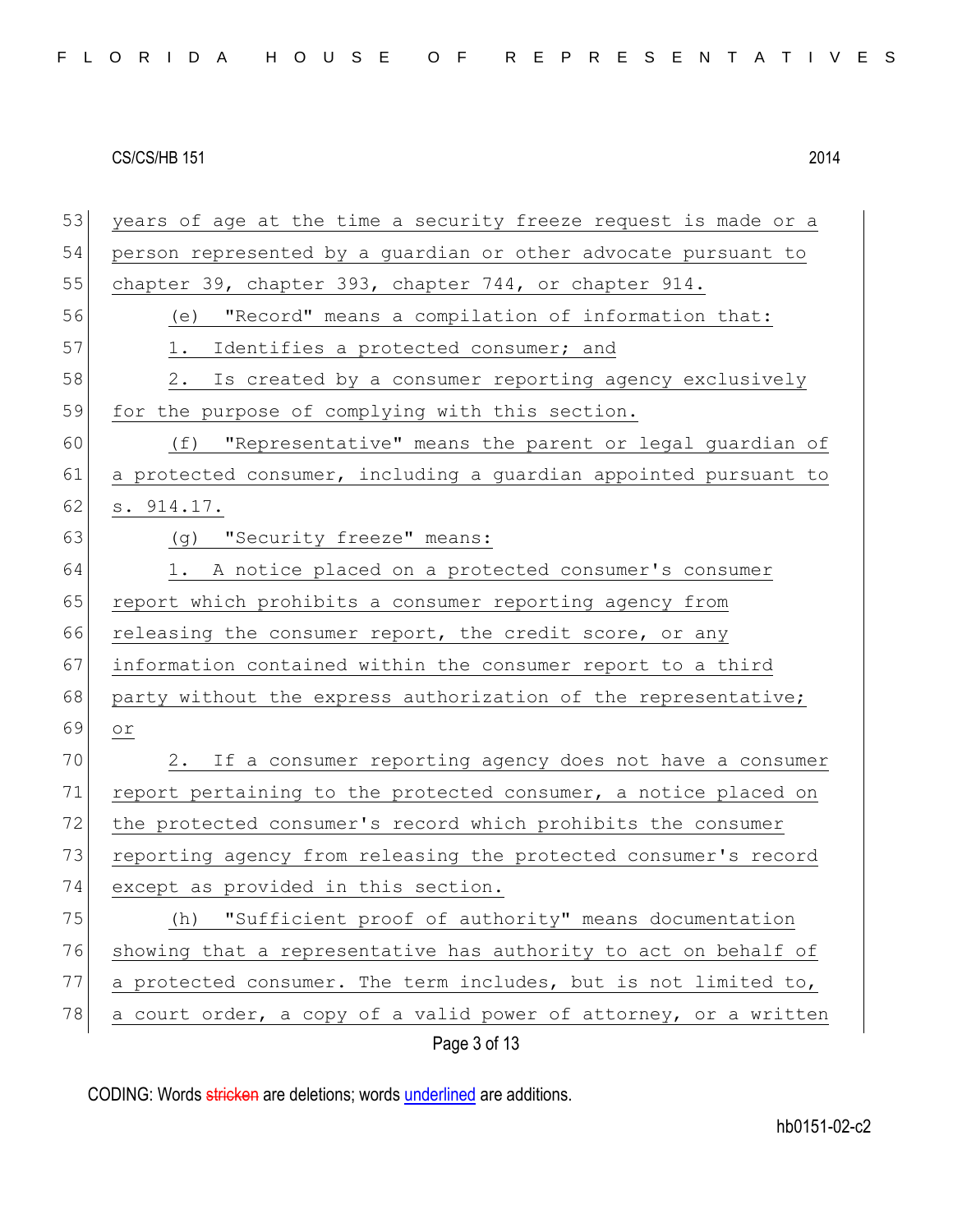| 79  | notarized statement signed by a representative which expressly   |
|-----|------------------------------------------------------------------|
| 80  | describes the authority of the representative to act on behalf   |
| 81  | of the protected consumer. For proof of authority for a          |
| 82  | representative who is a parent, the term also includes, but is   |
| 83  | not limited to, a certified or official copy of a birth          |
| 84  | certificate of the protected consumer.                           |
| 85  | (i) "Sufficient proof of identification" means                   |
| 86  | documentation identifying a protected consumer or a              |
| 87  | representative of a protected consumer. The term includes, but   |
| 88  | is not limited to, a copy of a social security card, a certified |
| 89  | or official copy of a birth certificate, a copy of a valid       |
| 90  | driver license, or a copy of a government-issued photo           |
| 91  | identification.                                                  |
| 92  | (2) A representative may place a security freeze on a            |
| 93  | protected consumer's consumer report by:                         |
| 94  | Submitting a request to a consumer reporting agency in<br>(a)    |
| 95  | the manner prescribed by that agency;                            |
| 96  | (b) Providing the agency with sufficient proof of                |
| 97  | authority and sufficient proof of identification of the          |
| 98  | representative; and                                              |
| 99  | (c) Paying the agency a fee as authorized under this             |
| 100 | section.                                                         |
| 101 | If a consumer reporting agency does not have a<br>(3)            |
| 102 | consumer report pertaining to a protected consumer when the      |
| 103 | consumer reporting agency receives a request for a security      |
| 104 | freeze under subsection (2), the consumer reporting agency shall |
|     | Page 4 of 13                                                     |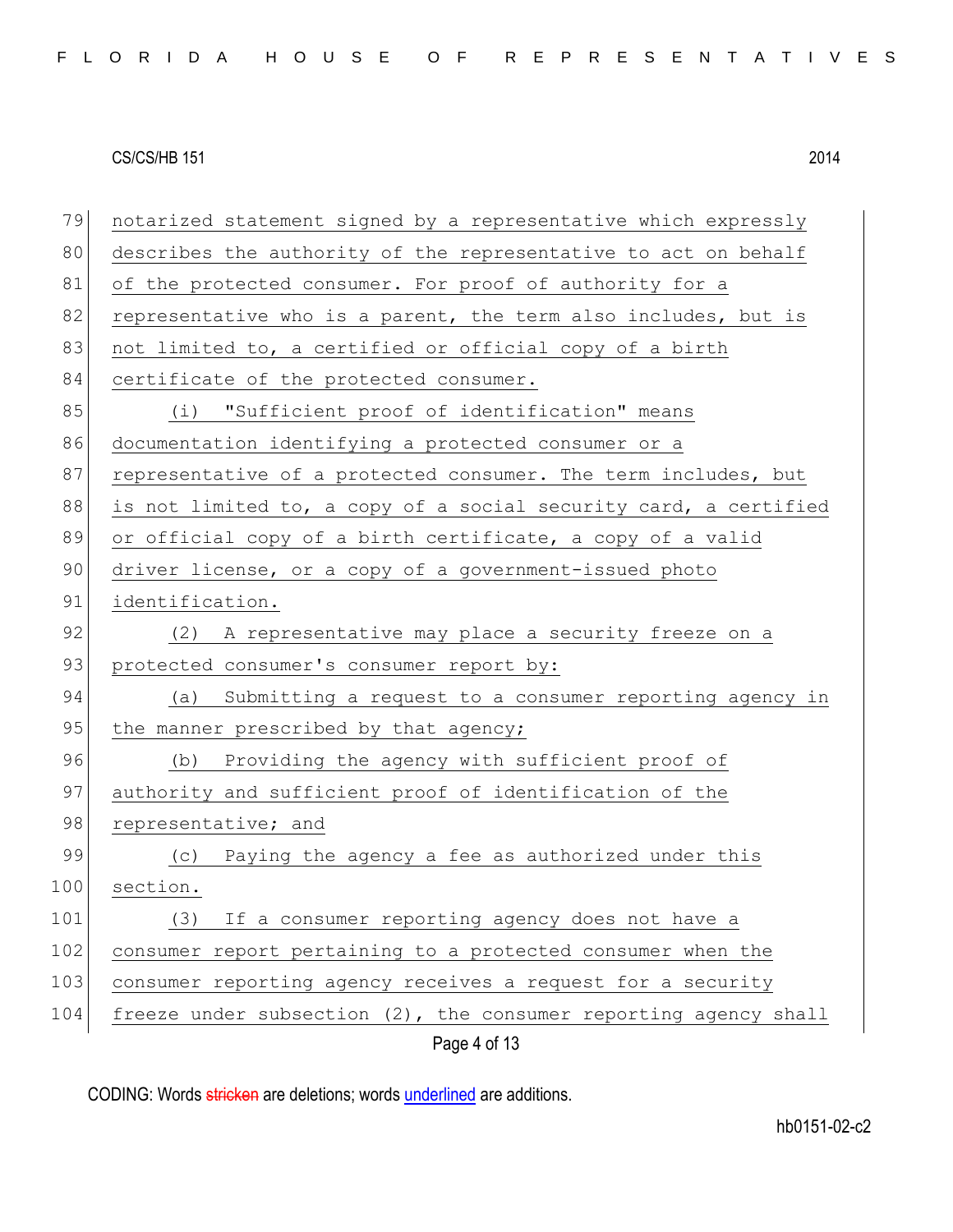Page 5 of 13 105 create a record for the protected consumer and place a security 106 freeze on the record. A record may not be created or used to 107 consider the protected consumer's credit worthiness, credit 108 standing, credit capacity, character, general reputation, 109 personal characteristics, or eligibility for other financial 110 services. 111 (4) A consumer reporting agency shall place a security 112 freeze on a consumer report or record within 30 days after 113 confirming the authenticity of a security freeze request made in 114 accordance with this section. 115 (5) The consumer reporting agency shall send a written 116 confirmation of the security freeze to the representative within 117 10 business days after instituting the security freeze on the 118 consumer report or record and shall provide the representative 119 with instructions for removing the security freeze and a unique 120 personal identifier to be used by the representative when 121 providing authorization for removal of the security freeze. 122 (6) A consumer reporting agency may not state or imply to 123 any person that a security freeze reflects a negative credit 124 score, a negative credit history, or a negative credit rating. 125 (7) A consumer reporting agency shall remove a security 126 freeze from a protected consumer's consumer report or record 127 only under either of the following circumstances: 128 (a) Upon the request of a representative or a protected 129 consumer. A consumer reporting agency shall remove a security 130 freeze within 30 days after receiving such a request for removal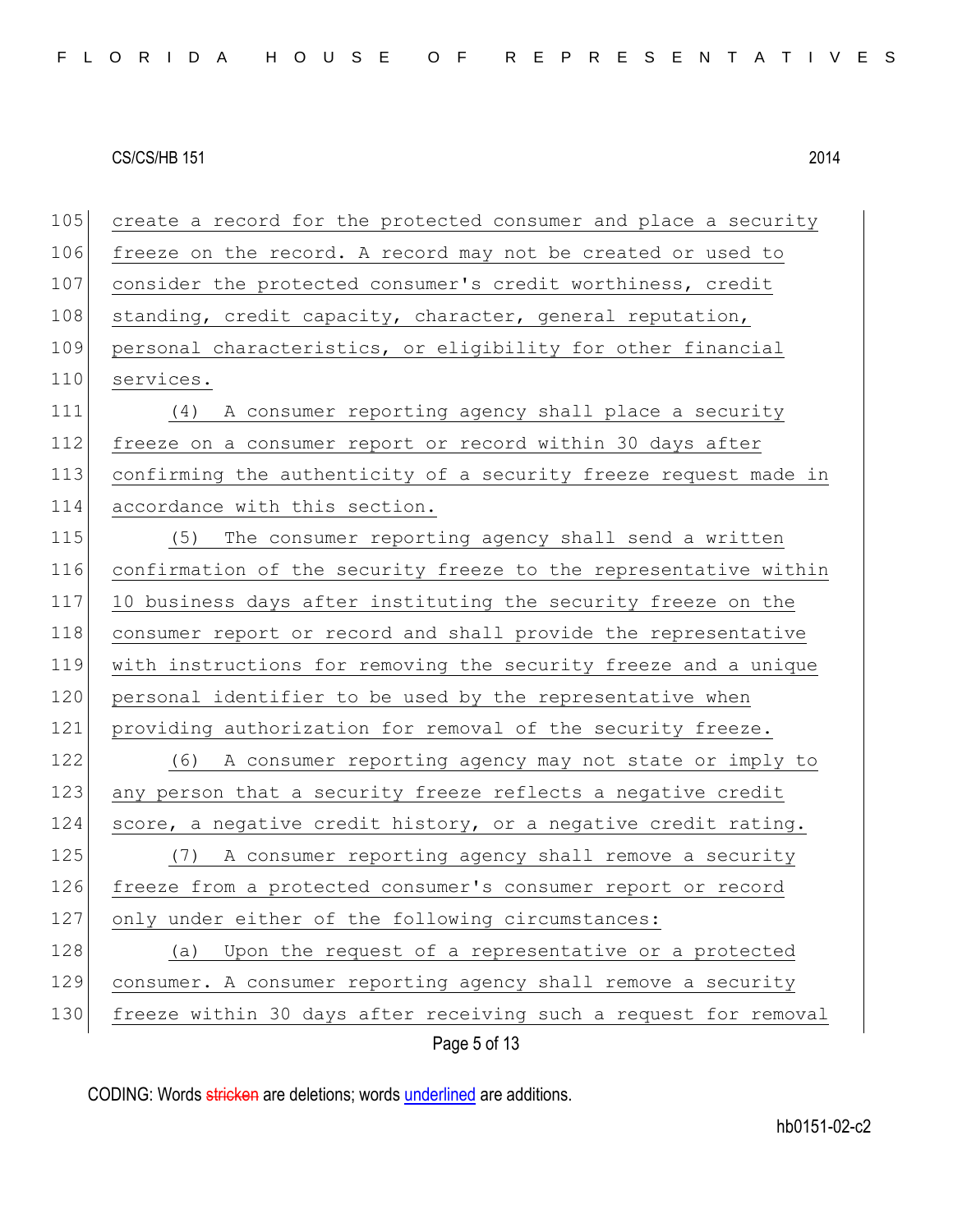| FLORIDA HOUSE OF REPRESENTATIVES |  |  |  |  |  |  |  |  |  |  |  |  |  |  |  |  |  |  |  |  |  |  |  |  |  |  |  |  |  |  |  |  |  |  |
|----------------------------------|--|--|--|--|--|--|--|--|--|--|--|--|--|--|--|--|--|--|--|--|--|--|--|--|--|--|--|--|--|--|--|--|--|--|
|----------------------------------|--|--|--|--|--|--|--|--|--|--|--|--|--|--|--|--|--|--|--|--|--|--|--|--|--|--|--|--|--|--|--|--|--|--|

| 131 | from a protected consumer or his or her representative.          |
|-----|------------------------------------------------------------------|
| 132 | 1. A representative submitting a request for removal must        |
| 133 | provide all of the following:                                    |
| 134 | a. Sufficient proof of identification of the                     |
| 135 | representative and sufficient proof of authority as determined   |
| 136 | by the consumer reporting agency.                                |
| 137 | The unique personal identifier provided by the consumer<br>b.    |
| 138 | reporting agency pursuant to subsection (5).                     |
| 139 | c. A fee as authorized under this section.                       |
| 140 | 2. A protected consumer submitting a request for removal         |
| 141 | must provide all of the following:                               |
| 142 | Sufficient proof of identification of the protected<br>a.        |
| 143 | consumer as determined by the consumer reporting agency.         |
| 144 | b. Documentation that the sufficient proof of authority of       |
| 145 | the protected consumer's representative to act on behalf of the  |
| 146 | protected consumer is no longer valid.                           |
| 147 | c. A fee as authorized under this section.                       |
| 148 | (b) If the security freeze was instituted due to a               |
| 149 | material misrepresentation of fact. A consumer reporting agency  |
| 150 | that intends to remove a security freeze under this paragraph    |
| 151 | shall notify the representative and protected consumer in        |
| 152 | writing before removing the security freeze.                     |
| 153 | This section does not apply to the use of a protected<br>(8)     |
| 154 | consumer's consumer report or record by the following persons or |
| 155 | for the following reasons:                                       |
| 156 | A state agency acting within its lawful investigative<br>(a)     |
|     | Page 6 of 13                                                     |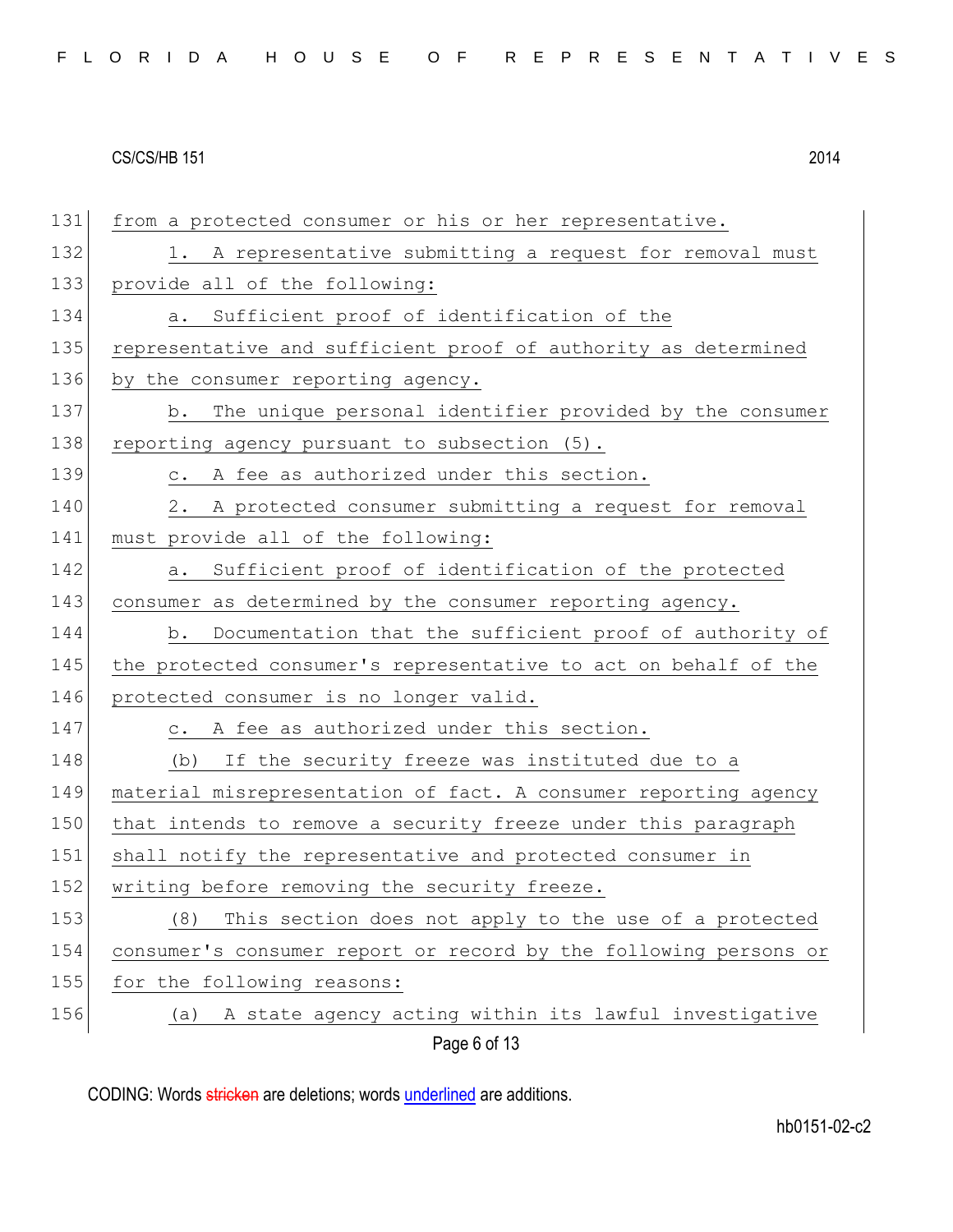| 157 | or regulatory authority.                                         |
|-----|------------------------------------------------------------------|
| 158 | A state or local law enforcement agency investigating<br>(b)     |
| 159 | a crime or conducting a criminal background check.               |
| 160 | (c) A person administering a credit file monitoring              |
| 161 | subscription service to which the protected consumer or the      |
| 162 | representative, on behalf of the protected consumer, has         |
| 163 | subscribed.                                                      |
| 164 | A person providing the protected consumer's consumer<br>(d)      |
| 165 | report or record to the protected consumer or the representative |
| 166 | upon the request of the protected consumer or representative.    |
| 167 | Pursuant to a court order lawfully entered.<br>(e)               |
| 168 | (f)<br>An insurance company for use in setting or adjusting a    |
| 169 | rate, adjusting a claim, or underwriting for insurance purposes. |
| 170 | (g) A consumer reporting agency's database or file that          |
| 171 | consists entirely of information concerning, and used            |
| 172 | exclusively for, one or more of the following:                   |
| 173 | Criminal record information.<br>1.                               |
| 174 | $2$ .<br>Personal loss history information.                      |
| 175 | Fraud prevention or detection.<br>3.                             |
| 176 | 4.<br>Tenant screening.                                          |
| 177 | 5.<br>Employment screening.                                      |
| 178 | 6.<br>Personal insurance policy information.                     |
| 179 | Noncredit information used for insurance purposes.<br>7.         |
| 180 | A check services company issuing authorizations for<br>(h)       |
| 181 | the purpose of approving or processing negotiable instruments,   |
| 182 | electronic funds transfers, or similar methods of payment.       |
|     | Page 7 of 13                                                     |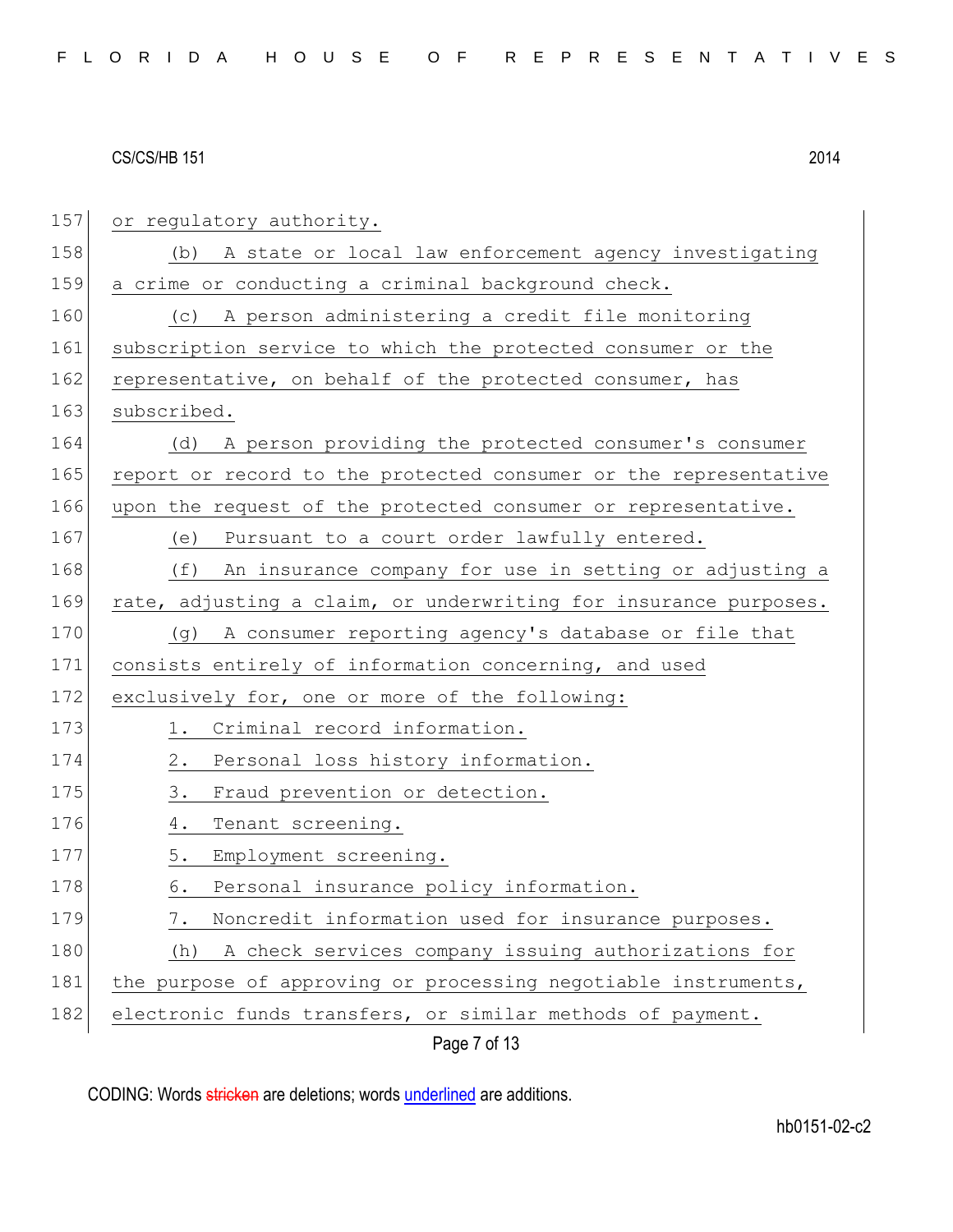| 183 | (i) A deposit account information service company issuing        |
|-----|------------------------------------------------------------------|
| 184 | reports regarding account closures due to fraud, substantial     |
| 185 | overdrafts, automatic teller machine abuse, or similar negative  |
| 186 | information regarding a protected consumer to an inquiring       |
| 187 | financial institution, as defined in s. 655.005 or in federal    |
| 188 | law, for use only in reviewing a representative's request for a  |
| 189 | deposit account for the protected consumer at the inquiring      |
| 190 | financial institution.                                           |
| 191 | (j) A consumer reporting agency that acts only as a              |
| 192 | reseller of credit information by assembling and merging         |
| 193 | information contained in the database of another consumer        |
| 194 | reporting agency or multiple consumer reporting agencies and     |
| 195 | that does not maintain a permanent database of credit            |
| 196 | information from which new consumer reports are produced.        |
| 197 | However, such consumer reporting agency shall honor any security |
| 198 | freeze placed or removed by another consumer reporting agency.   |
| 199 | A fraud prevention services company issuing reports to<br>(k)    |
| 200 | prevent or investigate fraud.                                    |
| 201 | (1) A person or entity, or its affiliates, or a collection       |
| 202 | agency acting on behalf of the person or entity and with which   |
| 203 | the protected consumer has an existing account, requesting       |
| 204 | information in the protected consumer's consumer report or       |
| 205 | record for the purposes of reviewing or collecting the account.  |
| 206 | Reviewing the account includes activities related to account     |
| 207 | maintenance, monitoring, credit line increases, and account      |
| 208 | upgrades and enhancements.                                       |

Page 8 of 13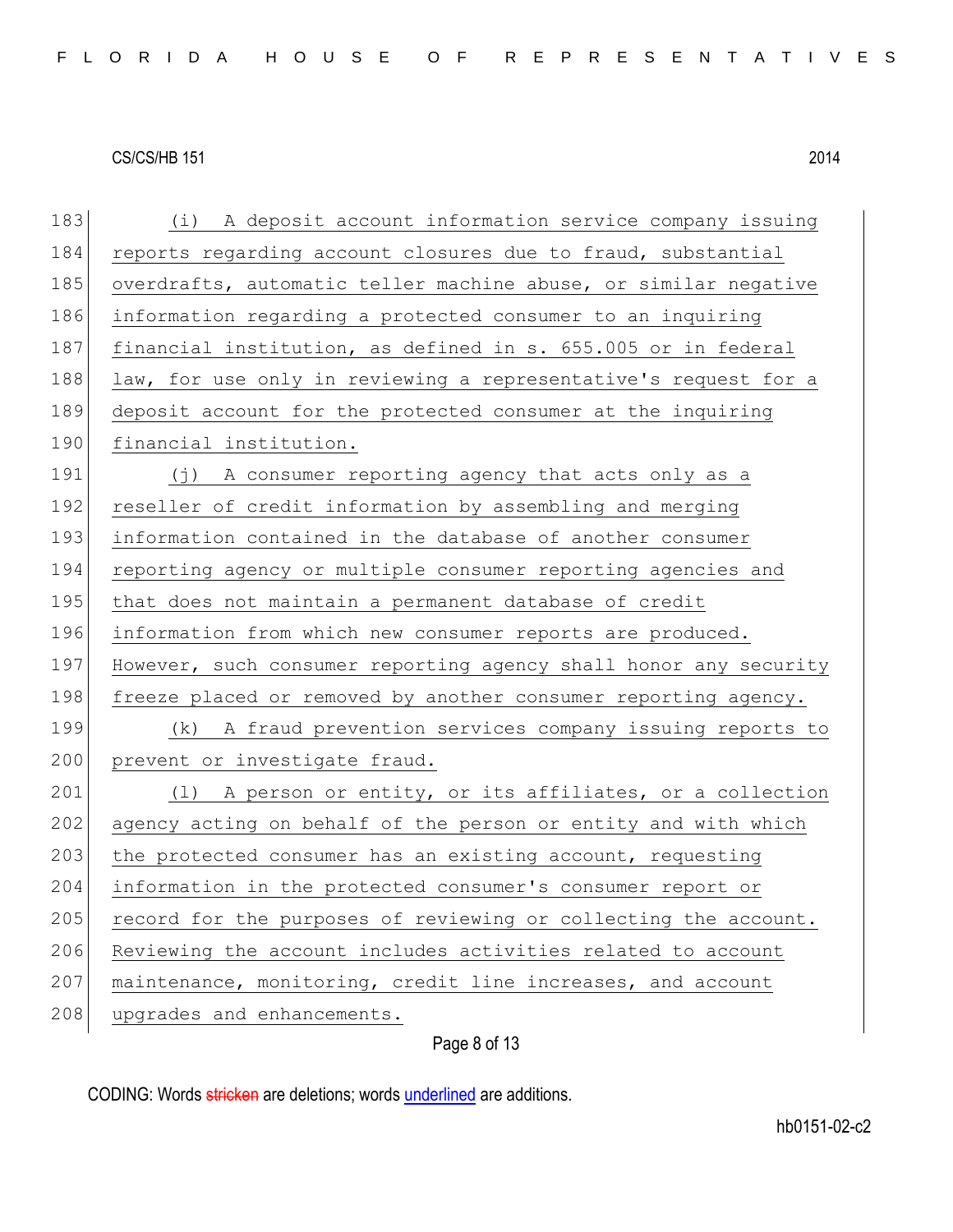| 209 | (9) (a) A consumer reporting agency may charge a reasonable      |
|-----|------------------------------------------------------------------|
| 210 | fee, not to exceed \$10 to place or remove a security freeze.    |
| 211 | A consumer reporting agency may charge a reasonable<br>(b)       |
| 212 | fee, not to exceed \$10, if the representative fails to retain   |
| 213 | the original unique personal identifier provided by the consumer |
| 214 | reporting agency and the agency must reissue the unique personal |
| 215 | identifier or provide a new unique personal identifier to the    |
| 216 | representative.                                                  |
| 217 | (c) A consumer reporting agency may not charge a fee under       |
| 218 | this section to the representative of a protected consumer who   |
| 219 | is a victim of identity theft if the representative submits, at  |
| 220 | the time the security freeze is requested, a copy of a valid     |
| 221 | investigative report, an incident report, or a complaint with a  |
| 222 | law enforcement agency about the unlawful use of the protected   |
| 223 | consumer's identifying information by another person.            |
| 224 | (10) If a security freeze is in effect, a consumer               |
| 225 | reporting agency must send written confirmation to a protected   |
| 226 | consumer's representative of a change to any of the following    |
| 227 | official information in the protected consumer's consumer report |
| 228 | or record within 30 days after the change is posted:             |
| 229 | The protected consumer's name.<br>(a)                            |
| 230 | The protected consumer's address.<br>(b)                         |
| 231 | The protected consumer's date of birth.<br>(C)                   |
| 232 | The protected consumer's social security number.<br>(d)          |
| 233 |                                                                  |
| 234 | Written confirmation is not required for technical corrections   |
|     | Page 9 of 13                                                     |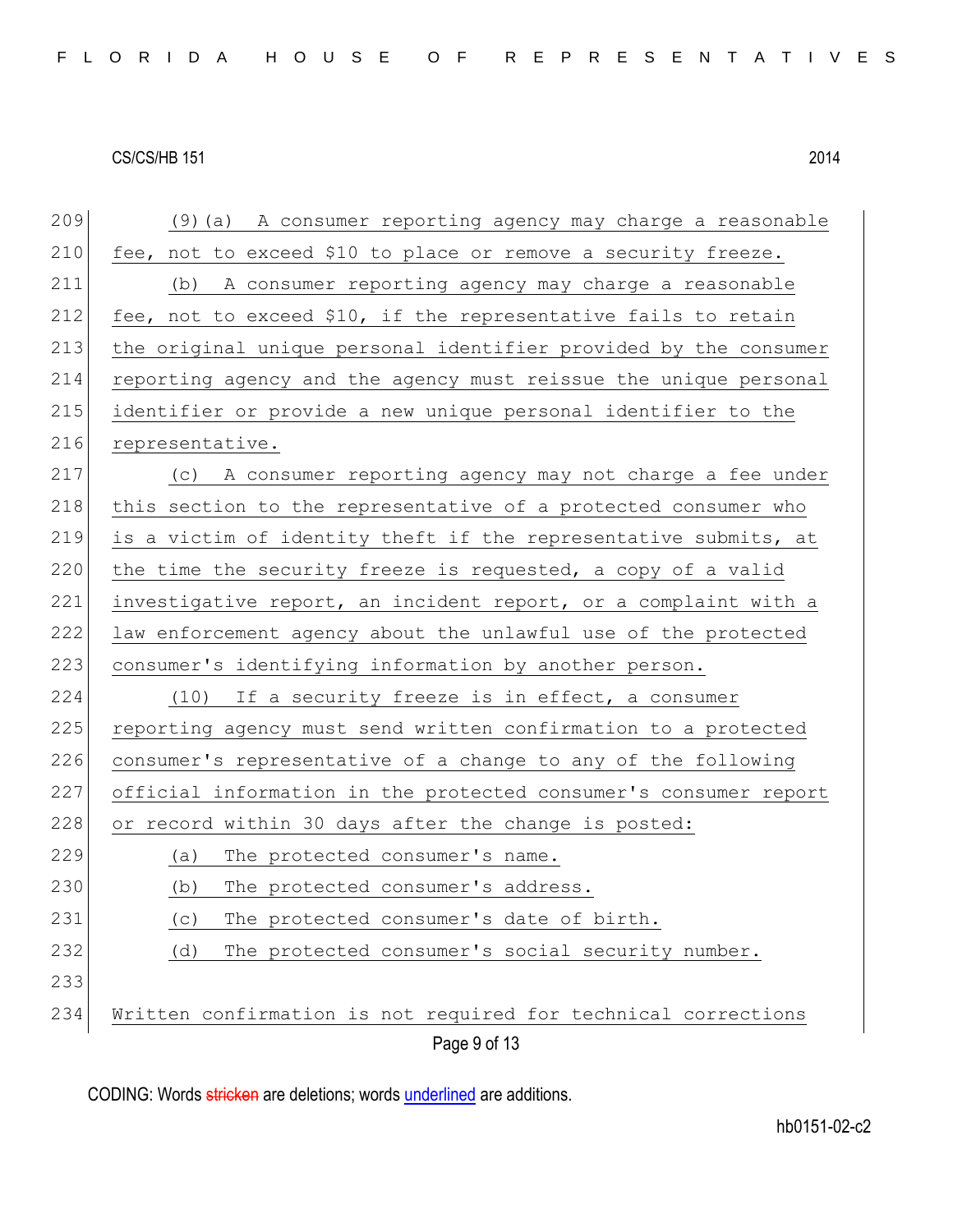| 235 | of a protected consumer's official information, including name    |
|-----|-------------------------------------------------------------------|
| 236 | and street abbreviations, complete spellings, or transposition    |
| 237 | of numbers or letters. In the case of an address change, the      |
| 238 | written confirmation must be sent to the representative and to    |
| 239 | the protected consumer's new address and former address.          |
| 240 | (11) If a consumer reporting agency violates a security           |
| 241 | freeze placed in accordance with this section by releasing        |
| 242 | information subject to a security freeze without proper           |
| 243 | authorization, the consumer reporting agency shall, within 5      |
| 244 | business days after discovering or being notified of the release  |
| 245 | of information, notify the representative of the protected        |
| 246 | consumer in writing. The notice shall state the specific          |
| 247 | information released and provide the name, address, and other     |
| 248 | contact information of the recipient of the information.          |
| 249 | (12) The department shall investigate any complaints              |
| 250 | received concerning violations of this section. If, after         |
| 251 | investigating any complaint, the department finds that there has  |
| 252 | been a violation of this section, the department may bring an     |
| 253 | action to impose an administrative penalty. A consumer reporting  |
| 254 | agency that willfully fails to comply with any requirement        |
| 255 | imposed under this section is subject to an administrative        |
| 256 | penalty in the amount of \$500 for each violation, imposed by the |
| 257 | department. An administrative proceeding that could result in     |
| 258 | the entry of an order imposing an administrative penalty must be  |
| 259 | conducted in accordance with chapter 120. The administrative      |
| 260 | penalty shall be deposited into the General Inspection Trust      |
|     | Page 10 of 13                                                     |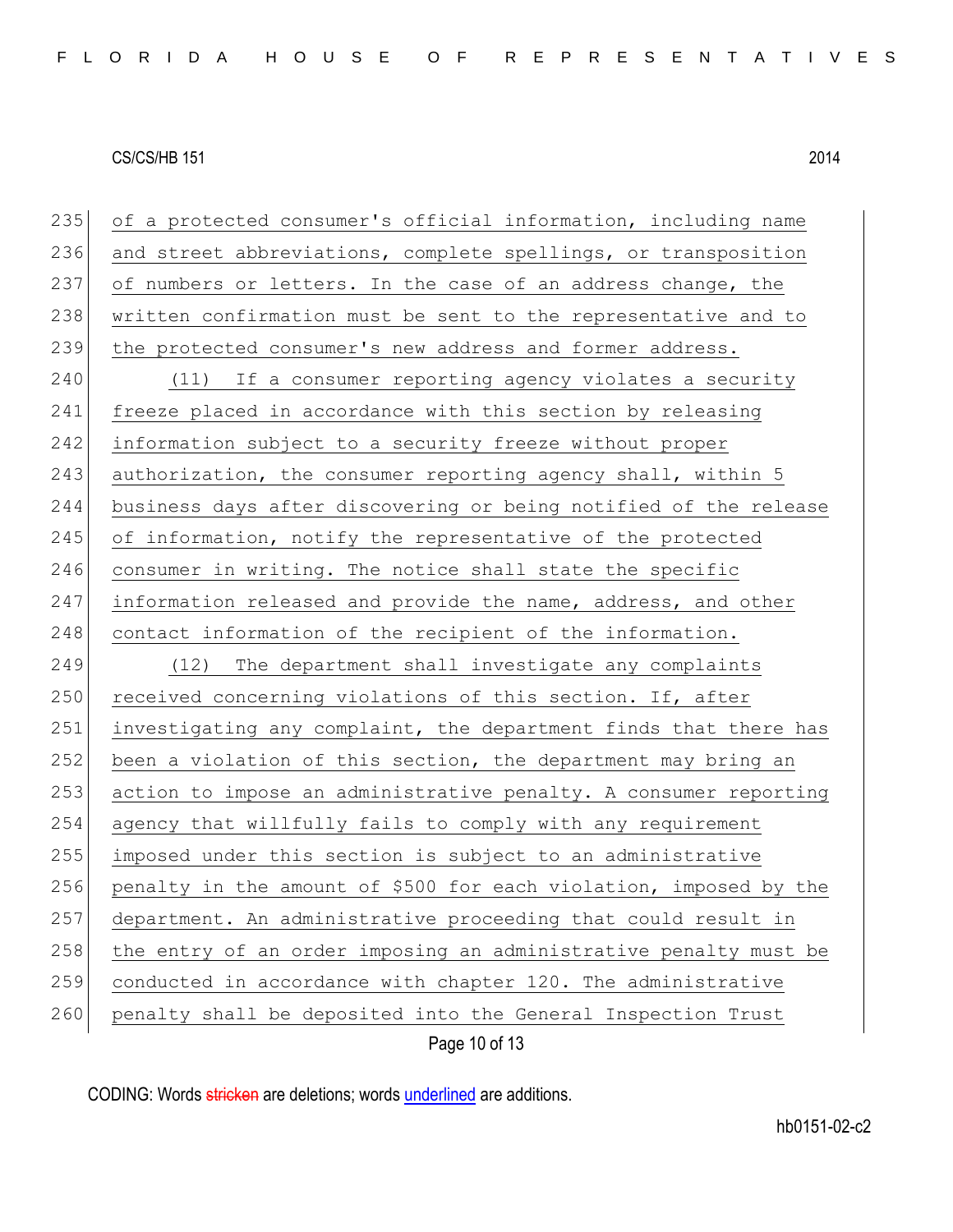| 261 | Fund.                                                             |
|-----|-------------------------------------------------------------------|
| 262 | (13) In addition to any other penalties or remedies               |
| 263 | provided under law, persons who are aggrieved by a violation of   |
| 264 | this section may bring a civil action as follows:                 |
| 265 | A person who obtains a protected consumer's consumer<br>(a)       |
| 266 | report or record from a consumer reporting agency under false     |
| 267 | pretenses or who knowingly obtains a protected consumer's         |
| 268 | consumer report or record without a permissible purpose is        |
| 269 | liable to the representative and protected consumer for actual    |
| 270 | damages sustained by the protected consumer or \$1,000, whichever |
| 271 | is greater.                                                       |
| 272 | A person who obtains a protected consumer's consumer<br>(b)       |
| 273 | report or record from a consumer reporting agency under false     |
| 274 | pretenses or who knowingly obtains a protected consumer's         |
| 275 | consumer report or record without a permissible purpose is        |
| 276 | liable to the consumer reporting agency for actual damages        |
| 277 | sustained by the consumer reporting agency or \$1,000, whichever  |
| 278 | is greater.                                                       |
| 279 | (14) A written disclosure by a consumer reporting agency,         |
| 280 | pursuant to 15 U.S.C. s. 1681g, to a representative and           |
| 281 | protected consumer residing in this state must include a written  |
| 282 | summary of all rights that the representative and protected       |
| 283 | consumer have under this section and, in the case of a consumer   |
| 284 | reporting agency that compiles and maintains records on a         |
| 285 | nationwide basis, a toll-free telephone number that the           |
| 286 | representative can use to communicate with the consumer           |
|     | Page 11 of 13                                                     |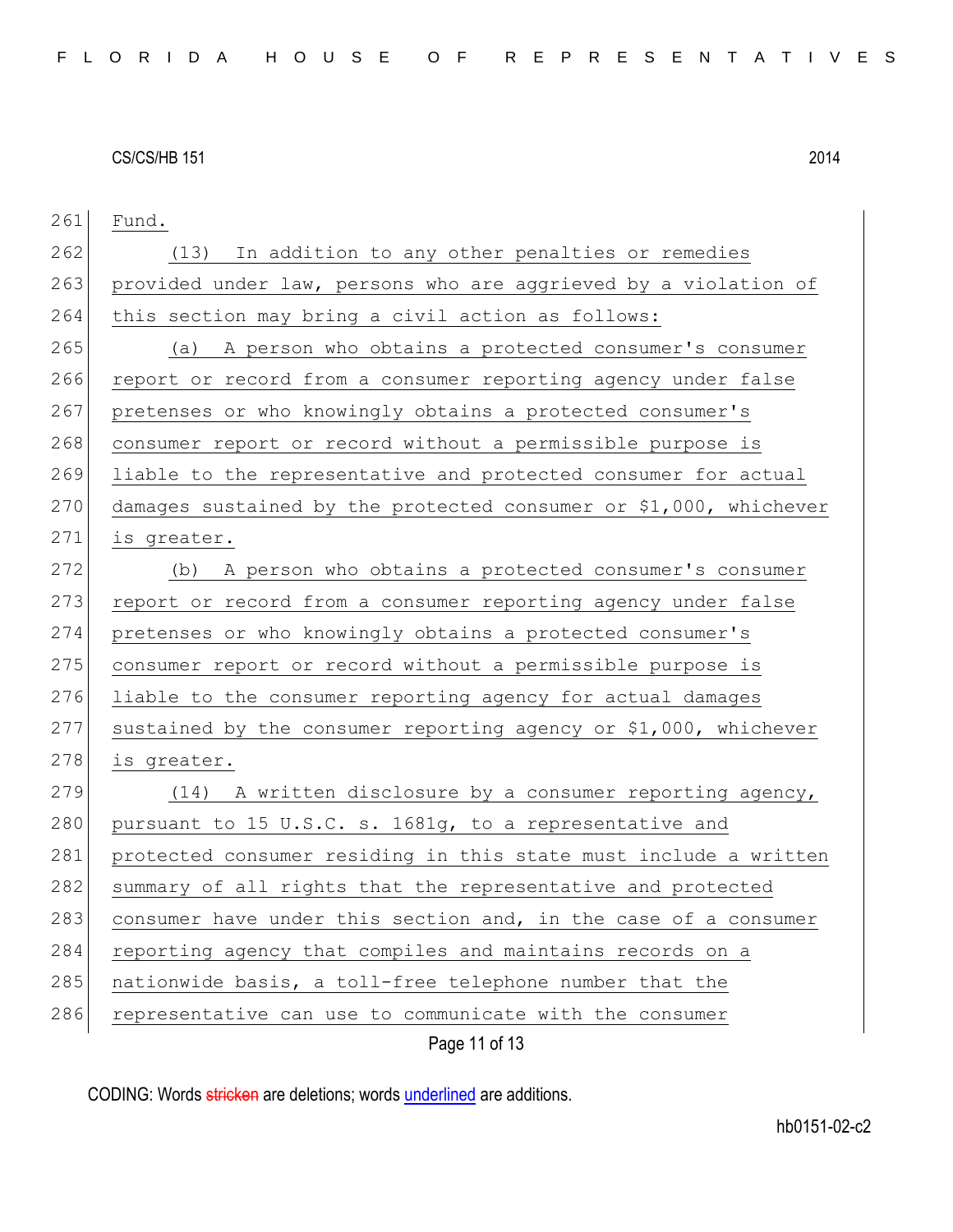| 287 | reporting agency. The information provided in paragraph (b) must |
|-----|------------------------------------------------------------------|
| 288 | be in at least 12-point boldfaced type. The written summary of   |
| 289 | rights required under this section is sufficient if it is        |
| 290 | substantially in the following form:                             |
| 291 | (a) If you are the parent or legal guardian of a minor           |
| 292 | younger than 16 years of age or a guardian or advocate of an     |
| 293 | incapacitated, disabled, or protected person under chapter 39,   |
| 294 | chapter 393, chapter 744, or chapter 914, Florida Statutes, you  |
| 295 | have the right to place a security freeze on the consumer report |
| 296 | of the person you are legally authorized to care for. If no      |
| 297 | consumer report exists, you have the right to request that a     |
| 298 | record be created and a security freeze be placed on the record. |
| 299 | A record with a security freeze is intended to prevent the       |
| 300 | opening of credit accounts until the security freeze is removed. |
| 301 | (b) YOU SHOULD BE AWARE THAT USING A SECURITY FREEZE TO          |
| 302 | CONTROL ACCESS TO THE PERSONAL AND FINANCIAL INFORMATION IN A    |
| 303 | CONSUMER REPORT OR RECORD MAY DELAY, INTERFERE WITH, OR PROHIBIT |
| 304 | THE TIMELY APPROVAL OF ANY SUBSEQUENT REQUEST OR APPLICATION     |
| 305 | REGARDING A NEW LOAN, CREDIT, MORTGAGE, INSURANCE, GOVERNMENT    |
| 306 | SERVICES OR PAYMENTS, RENTAL HOUSING, EMPLOYMENT, INVESTMENT,    |
| 307 | LICENSE, CELLULAR PHONE, UTILITIES, DIGITAL SIGNATURE, INTERNET  |
| 308 | CREDIT CARD TRANSACTION, OR OTHER SERVICES, INCLUDING AN         |
| 309 | EXTENSION OF CREDIT AT POINT OF SALE.                            |
| 310 | To remove the security freeze on the protected<br>(C)            |
| 311 | consumer's record or report, you must contact the consumer       |
| 312 | reporting agency and provide all of the following:               |
|     | Page 12 of 13                                                    |